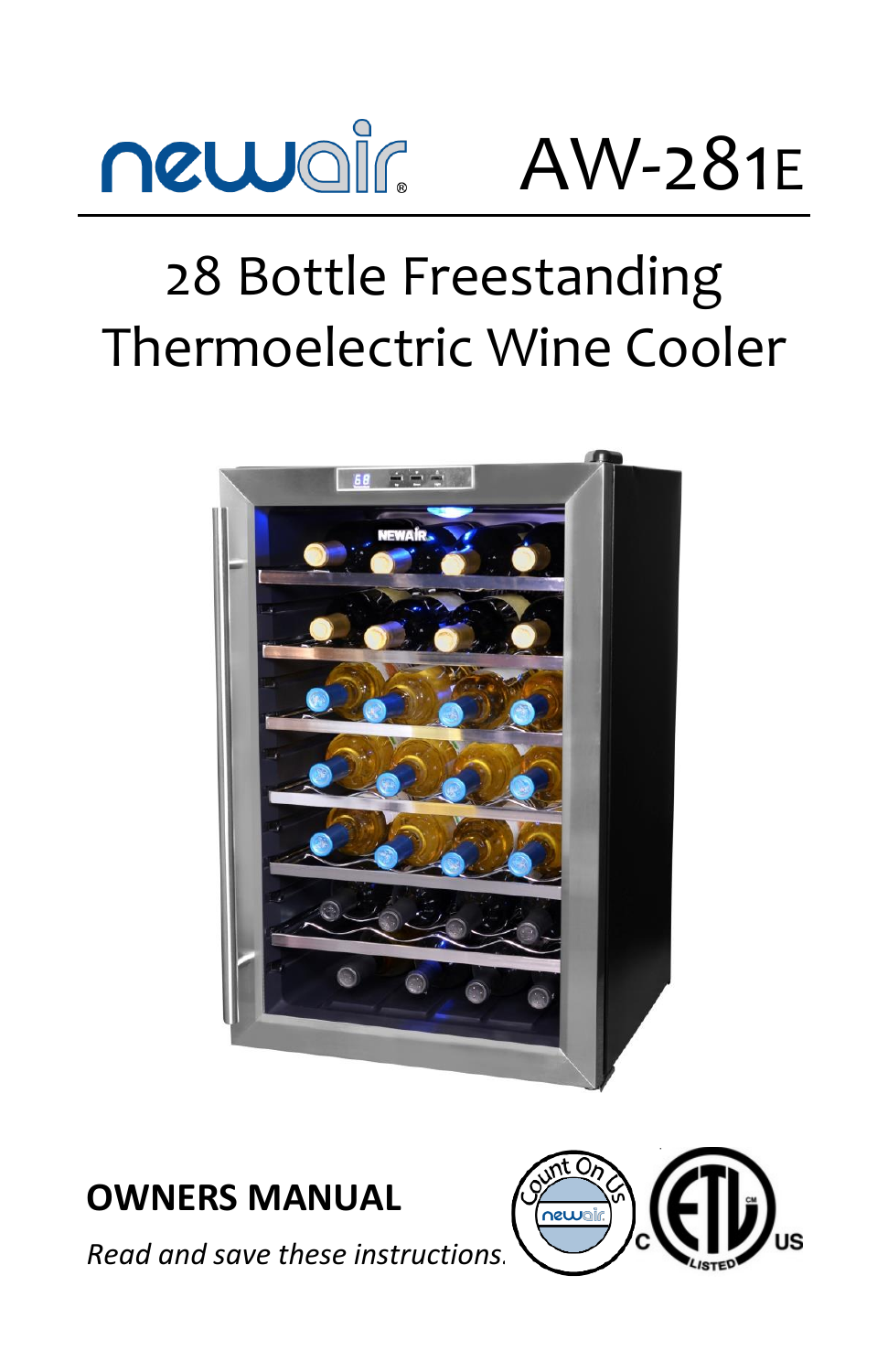## A Name You Can Trust

Trust has to be earned and we will earn yours. Customer happiness is the focus of our business.

From the factory to the warehouse, from the sales floor to your home, the whole NewAir family promises to provide you with innovative products, exceptional service, and support when you need it the most.

#### **Count on NewAir.**

As a proud NewAir owner, welcome to our family. There are no robots here, real people shipped your product and real people are here to help you.

Thank you for your purchase and remember NewAir, A Name You Can Trust**.**

## Call us today at 855-963-9247 Or email support@newair.com

For future reference, we recommend you attach a copy of your sales receipt here and record the following information. You will need this information if it becomes necessary to contact the manufacturer for service inquiries.

| Date of Purchase: |                         |  |
|-------------------|-------------------------|--|
| Serial Number:    |                         |  |
| Model Number:     |                         |  |
|                   | <b>Tube</b>             |  |
|                   | Connect with us online. |  |

http://www.NewAir.com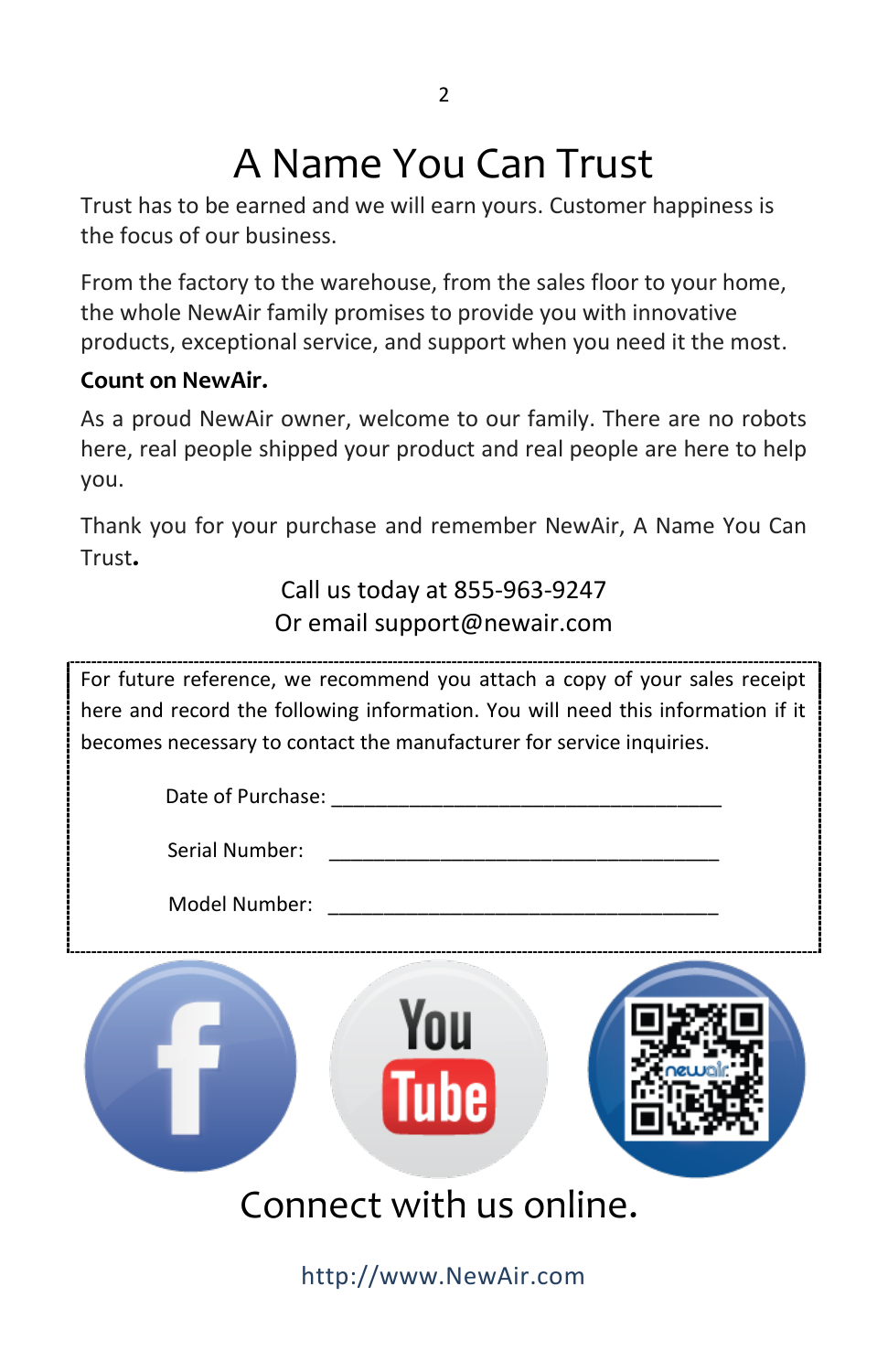## **READ AND SAVE THESE INSTRUCTIONS.**

#### **TABLE OF CONTENTS**

#### SPECIFICATIONS

| <b>MODEL NO.</b>          | AW-281E     |
|---------------------------|-------------|
| <b>RATED VOLTAGE:</b>     | 115V / 60Hz |
| <b>POWER CONSUMPTION:</b> | 70W         |
| <b>STORAGE CAPACITY:</b>  | 28 bottles  |
| <b>TEMPERATURE RANGE:</b> | 54°F - 66°F |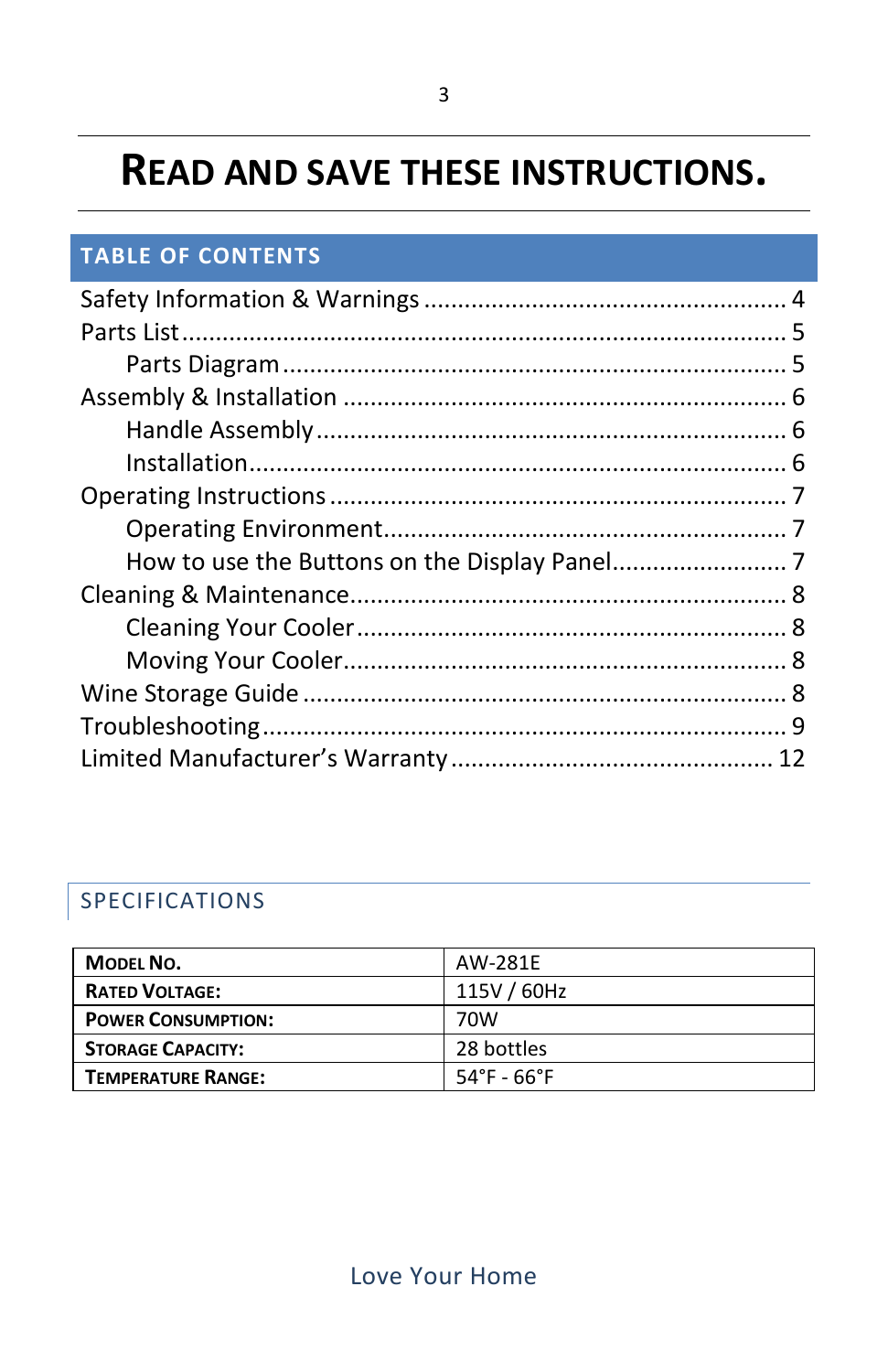#### <span id="page-3-0"></span>SAFETY INFORMATION & WARNINGS



When using any electrical appliance, basic safety precautions must be followed in order to reduce the risk of fire, electrical shock and/or injury to persons or property. Be sure to read all instructions before using this appliance and observe the following safety tips:

- **Attention: To prevent the risk of child entrapment, do not allow children to operate, play with, or crawl inside the unit.** If the unit will not be used for an extended period of time, remove the door and leave the shelves in place so that children cannot crawl inside. Also remove the door when disposing of the unit.
- Never clean the appliance parts with flammable fluids, as the fumes can create a fire hazard or explosion. Do not store or use gasoline or any other flammable vapors and liquids near this or any other appliance.
- Do not store perishable foods in the wine cooler, as the interior temperature will not be low enough to prevent food spoilage.



### **Shock Hazard – Electrical Grounding Required**

- This cooler should be properly grounded for your safety, and in order to minimize the possibility of electrical shock, the power cord of this unit is equipped with a 3-prong plug which fits 3-prong wall outlets. Improper use of the grounded plug can result in electrical shock.
- If the power cord appears to be damaged, have it replaced by an authorized service center.
- Never cut or remove the ground wire from the supplied power cord.
- The use of an extension cord is not recommended.
- The cord should be secured behind the cooler. Also, to prevent accidental injury, do not expose or dangle the cord.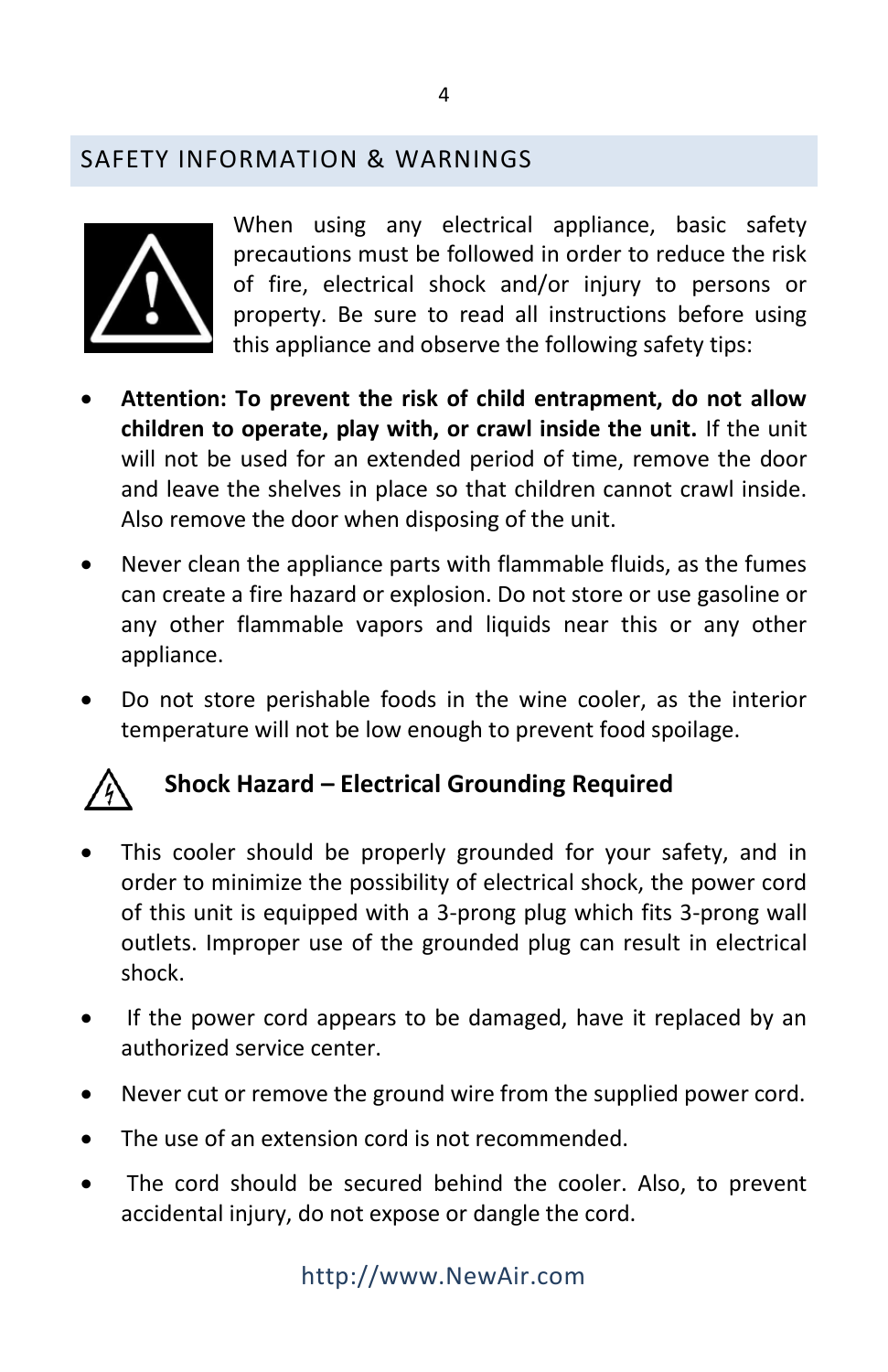#### <span id="page-4-0"></span>PARTS LIST

When you receive your unit, carefully remove the exterior and interior packaging. It is recommended that you retain the packaging for future use.

Check to make sure the following parts are included:

- 6 slide-out shelves
- 1 door handle and 2 screws
- 1 instruction manual

<span id="page-4-1"></span>

- **1. Door Hinge**
- **2. Internal Light**
- **3. Fan**
- **4. Wine Racks**
- **5. Feet**
- **6. Water Reservoir**
- **7. Light Switch**
- **8. Control Panel**
- **9. Magnetic Seal**
- **10. Glass Door**
- **11. Door Handle**
- **12. Door Frame**

Love Your Home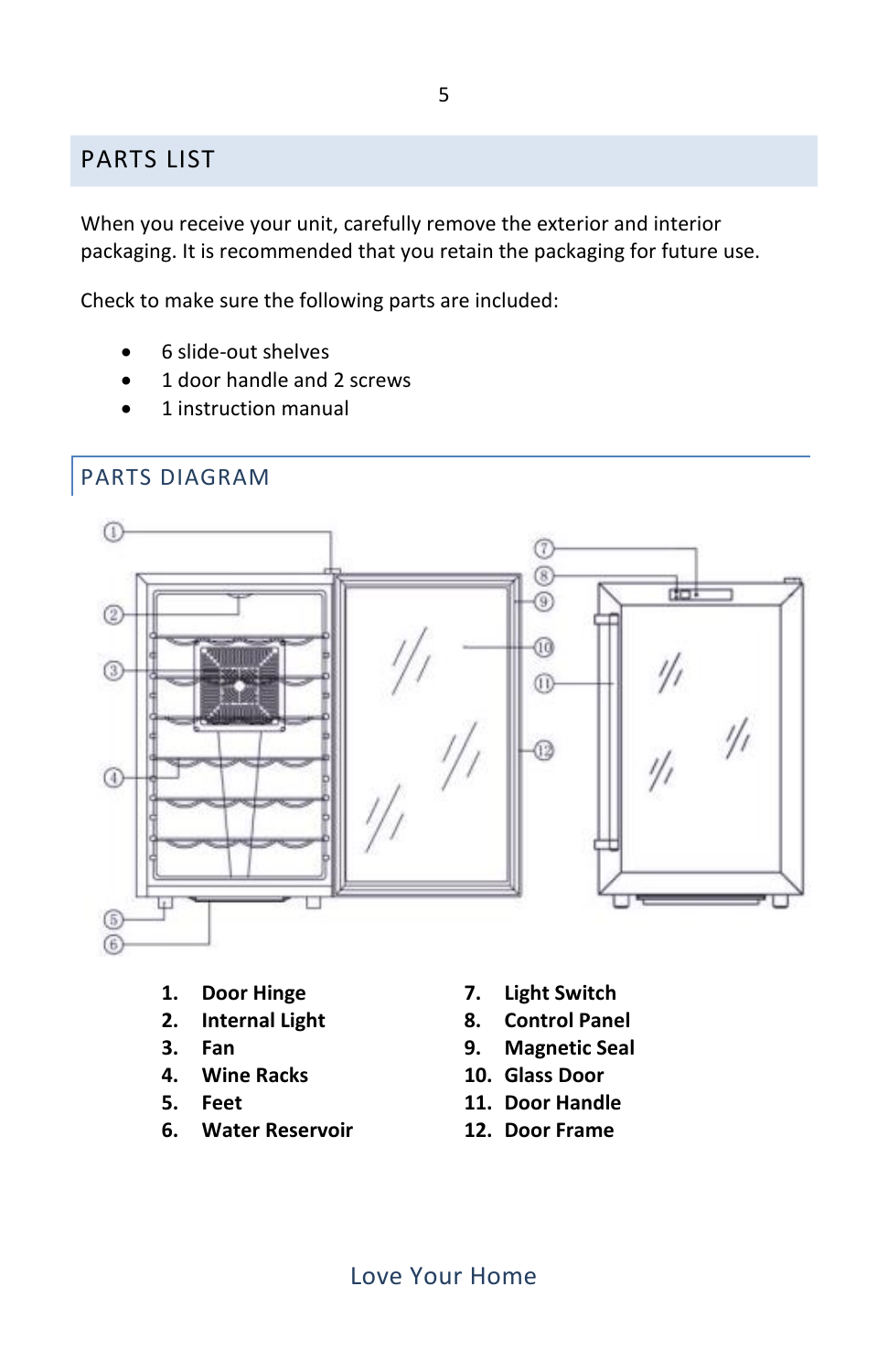#### <span id="page-5-1"></span><span id="page-5-0"></span>ASSEMBLY & INSTALLATION

#### HANDLE ASSEMBLY

**Tools Required for Assembly:** Phillips screwdriver (not included)

#### **Estimated Assembly Time:** 5 minutes

Before installation, attach the handle to the front of the unit with the included screws. It may be necessary to push aside the rubber seal on the inside of the door to reveal the screw holes.

**Caution:** Avoid over-tightening the screws, or you may cause damage to the unit.

#### <span id="page-5-2"></span>INSTALLATION

This cooler is a freestanding unit and should not be installed inside a cabinet or other built-in enclosure.

For proper ventilation, allow 5 inches clearance between the back of the unit and any adjacent walls.

Before operating your wine cooler for the first time, follow these steps:

- Clean the interior surface of the unit with lukewarm water and a soft cloth.
- Place the cooler on a level surface that will be strong enough to support the unit when it is fully loaded. To level your cooler, adjust the front feet located at the bottom of the unit.
- Install the cooler away from direct sunlight and heat sources such as stoves, heaters, or radiators. Direct sunlight may affect the unit's acrylic coating, and nearby heat sources can increase electrical consumption. Extreme cold or hot ambient temperatures may also prevent proper performance.
- Please note: this cooler is only designed for home use, and is not designed to be placed in a garage, basement, or outdoor area.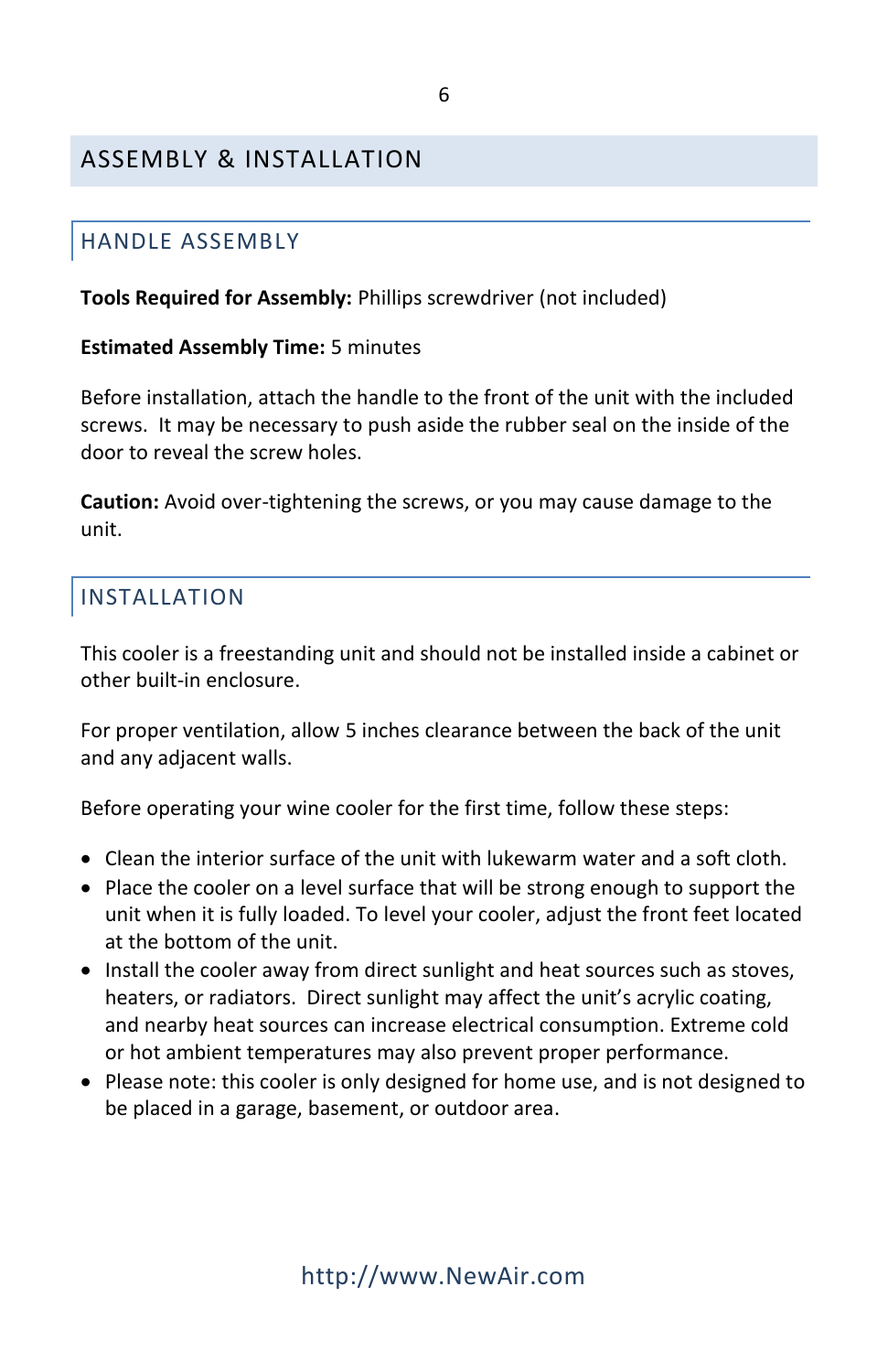#### **FACTORY ODOR REMOVAL**

Wash the interior of the cooler with a mild detergent and warm water. Leave the door open and allow it to air dry thoroughly. If a "plastic" smell persists, place a dish of baking soda in the unit or stuff the cooler with newspapers overnight. When finished, let the unit run a full day to complete the airing out process.

## <span id="page-6-0"></span>OPERATING INSTRUCTIONS

## <span id="page-6-1"></span>OPERATING ENVIRONMENT

It is recommended that the wine cooler be installed in an area where the ambient temperature is between 50°- 80°F. If the ambient temperature is above or below the recommended ranges, the unit's performance may be affected, and extreme cold or hot conditions may cause the interior temperature to fluctuate. This will prevent the optimal range of 50°- 60°F from being reached. In addition, keep in mind that the temperature may fluctuate depending on whether the interior light is on or off, and whether the bottles are located on the upper, middle, or lower racks.

### <span id="page-6-2"></span>HOW TO USE THE BUTTONS ON THE DISPLAY PANEL



\* The interior temperature can be adjusted in increments of 1 degree between 54° and 66°F.

After turning on the wine cooler, the LED display will show the ambient temperature first, and then the internal cabinet temperature.

Love Your Home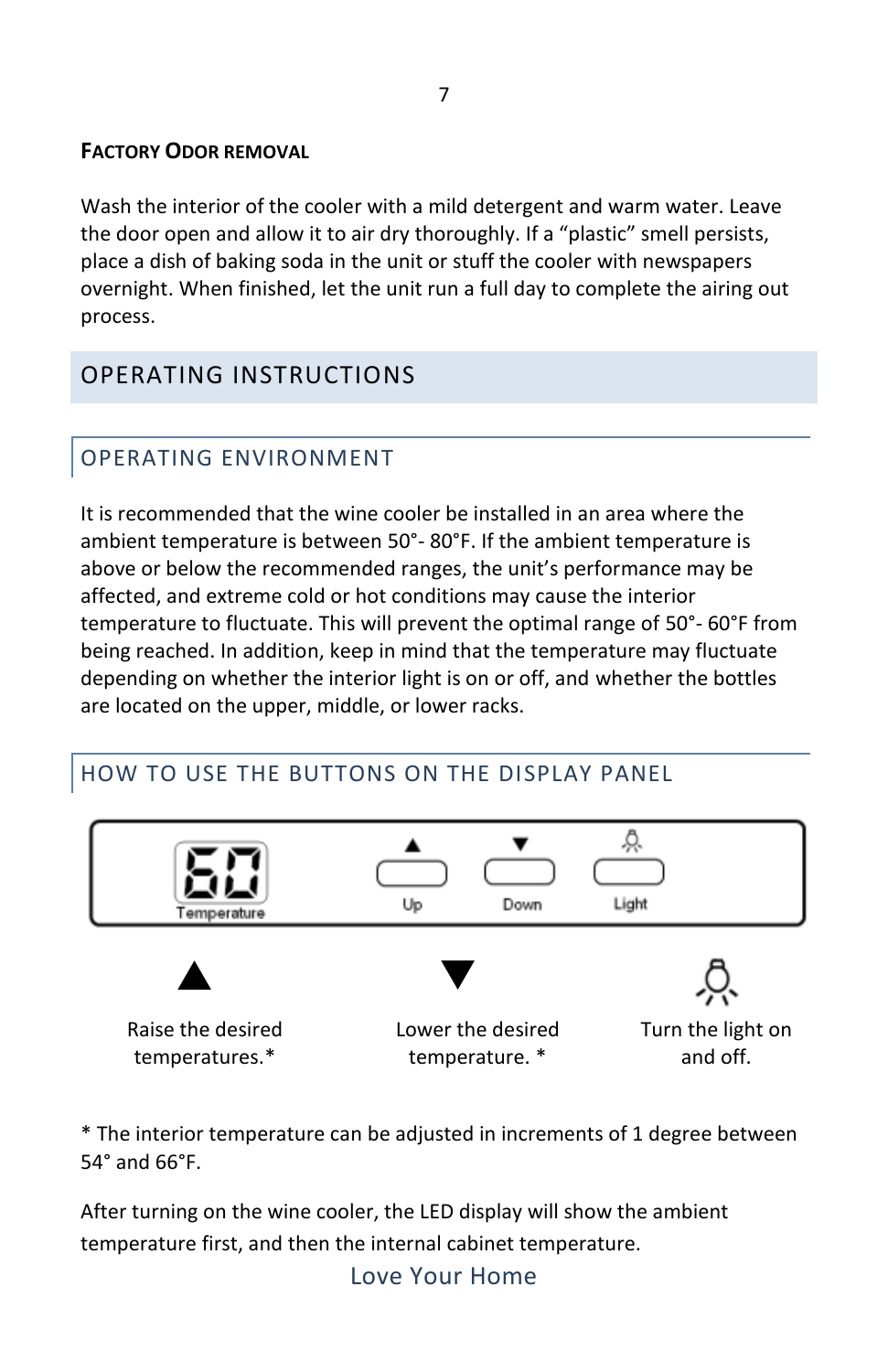After you set the desired temperature, this set temperature will flash for 5 seconds on the display and then revert back to the internal cabinet temperature.

#### <span id="page-7-0"></span>CLEANING & MAINTENANCE

#### <span id="page-7-1"></span>CLEANING YOUR COOLER

To clean your cooler:

- Unplug the cooler and remove anything inside.
- Wash the inside of the unit with a solution made of warm water and baking soda solution (2 tablespoons of baking soda to one quart of water).
- Unscrew the water reservoir at the bottom of the unit and rinse with water.
- To clean the outside of the unit, use a mild detergent and warm water.

#### <span id="page-7-2"></span>MOVING YOUR COOLER

To move your cooler:

- Remove anything stored inside.
- Securely tape down all loose parts located inside the unit.
- Turn the leveling feet up to the base in order to avoid damage.
- Tape the door shut.
- Be sure the cooler stays in an upright position during transportation.

#### <span id="page-7-3"></span>WINE STORAGE GUIDE

- The ideal temperature for storing red or white wines is 55°F, with humidity between 60% and 75% RH.
- Store corked bottles on their sides, to keep the cork from drying out and allowing air into the bottle.
- UV rays make wine age faster, so keep bottles out of direct sunlight.
- Avoid heavy vibrations from motors, etc.
- Store wine separately from strong odors that might contaminate the flavor of the wine.

### http://www.NewAir.com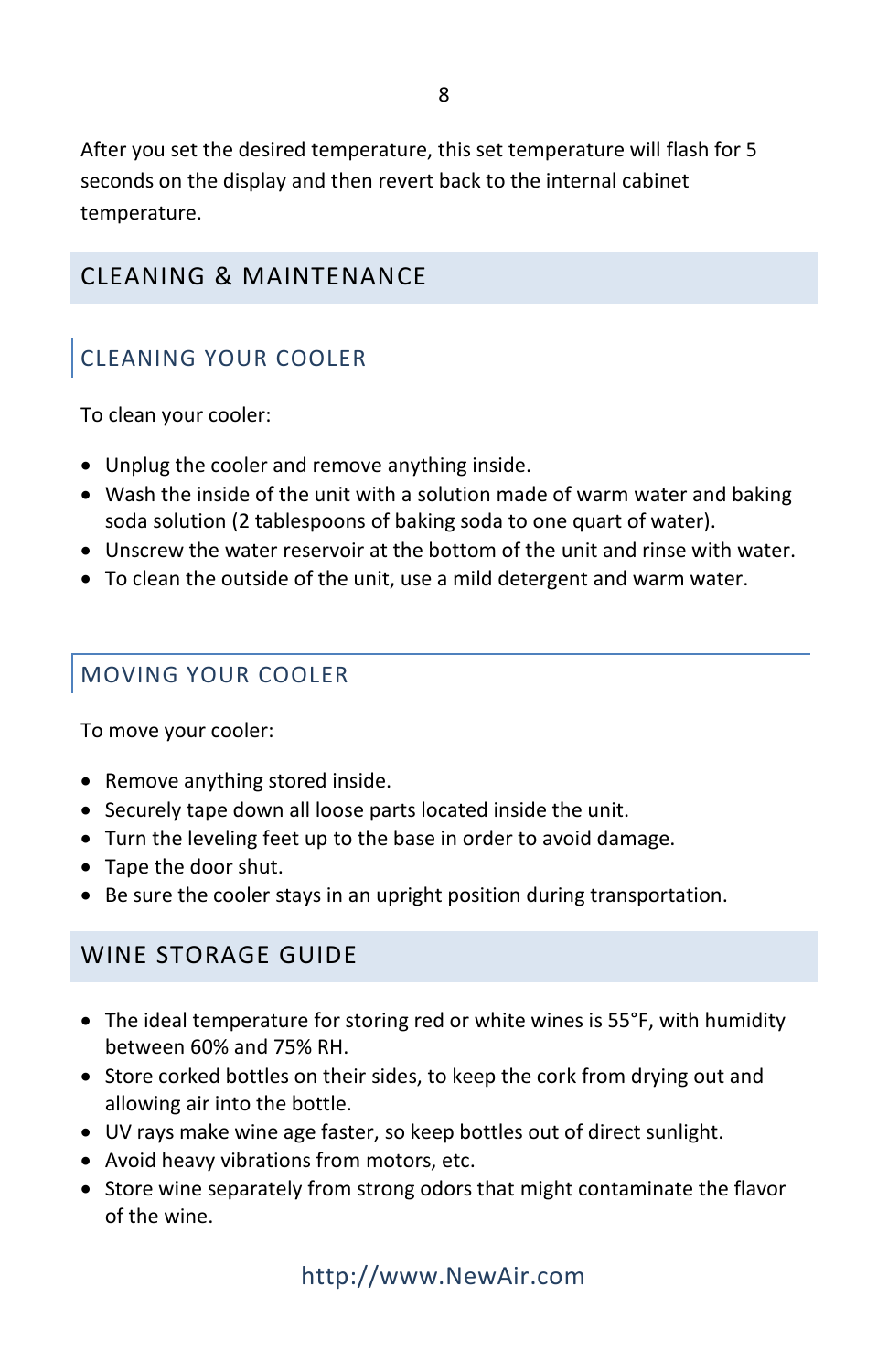#### **HOW LONG SHOULD I STORE MY WINE?**

While most wines today are meant to be drunk "young" (within a few years of production) some fine wines are best served by proper aging. But aging too long can decrease the flavor of the wine. Generally speaking, red wines can age longer than white wines, but here is a storage guide for some popular vintages.

| Cabernet Sauvignon | 7-10 years            |
|--------------------|-----------------------|
| Pinot Noir         | 5 years               |
|                    | 3-5 years             |
| Zinfandel          | 2-5 years             |
| Beaujolais         | Drink now             |
| Chardonnay         | 2-3 years             |
|                    | 3-5 years             |
| Sauvignon Blanc    | 18 months $-$ 2 years |
| Pinot Gris         | 1-2 years             |
| Champagne          | Ready to drink        |

#### <span id="page-8-0"></span>TROUBLESHOOTING

| Problem             | <b>Possible Causes</b>   | <b>Solution</b>           |
|---------------------|--------------------------|---------------------------|
| The cooler will not | The unit may be plugged  | Check if using the wrong  |
| operate.            | in using a different     | voltage.                  |
|                     | voltage.                 |                           |
|                     | The circuit breaker may  | Reset the circuit breaker |
|                     | be tripped or there is a | or check for a broken     |
|                     | blown fuse.              | fuse.                     |

#### Love Your Home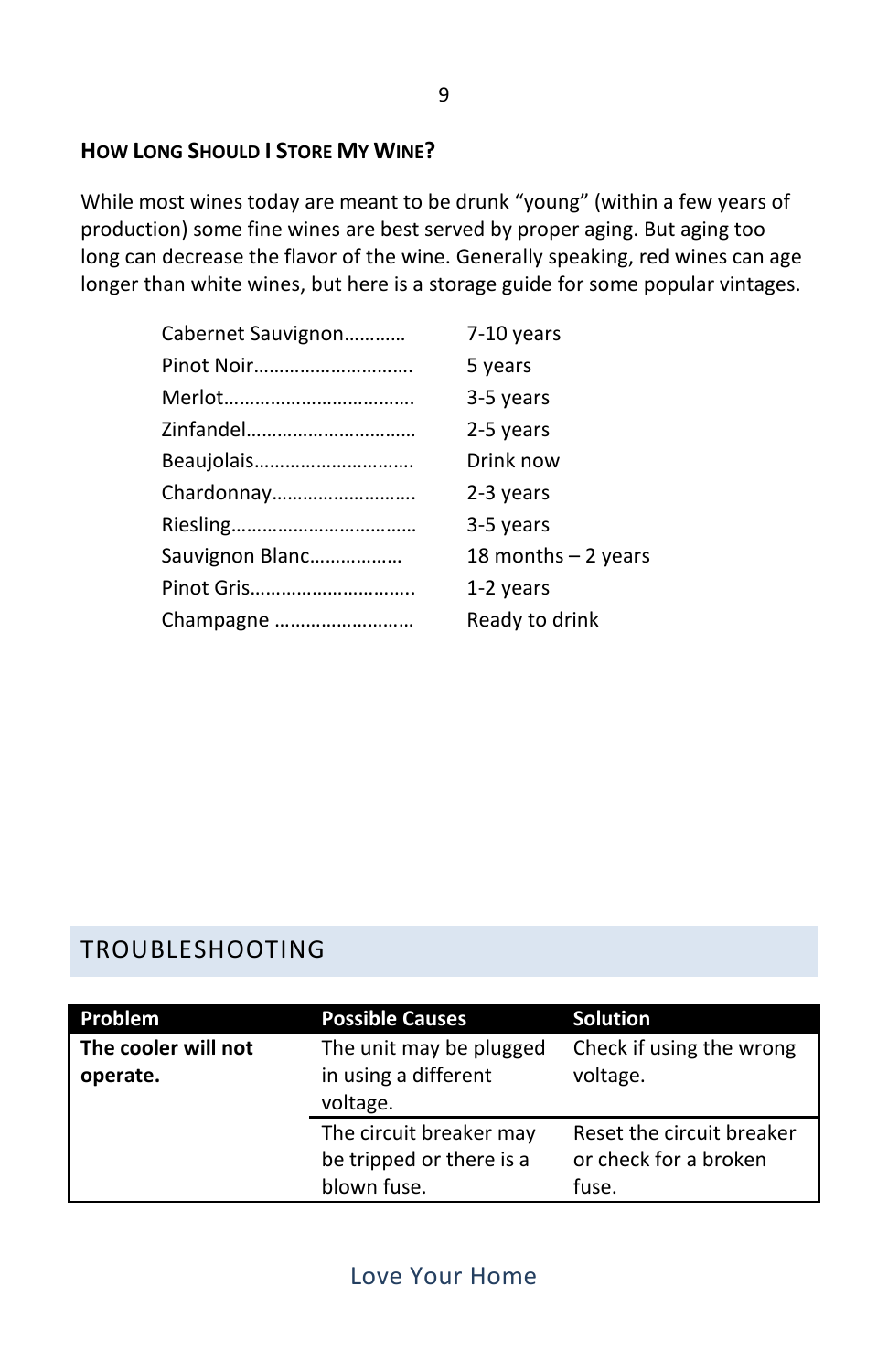| <b>Problem</b>                          | <b>Possible Causes</b>                                                                             | Solution                                                                                                        |
|-----------------------------------------|----------------------------------------------------------------------------------------------------|-----------------------------------------------------------------------------------------------------------------|
| The cooler is not cold<br>enough.       | The external<br>environment may<br>require a higher setting.                                       | Lower the temperature<br>of the cooler.                                                                         |
|                                         | The door may be<br>opened too frequently.                                                          | Open the door less<br>frequently.                                                                               |
|                                         | The door is not closed<br>completely.                                                              | Make sure the door is<br>closed securely.                                                                       |
|                                         | The door seal does not<br>seal properly.                                                           | Replace the seal on the<br>door. Replacements can<br>be acquired from the<br>manufacturer.                      |
|                                         | The wine cooler does<br>not have sufficient<br>clearance.                                          | Make sure there is at<br>least 5 inches clearance<br>between the back of the<br>unit and any adjacent<br>walls. |
| The light does not<br>work.             | There may be a problem<br>with the display board.                                                  | Contact the<br>manufacturer.                                                                                    |
| The cooler vibrates<br>while operating. | The unit is not sitting on<br>a level floor, or the<br>unit's feet are not<br>correctly installed. | Make sure the unit's feet<br>are in the proper position<br>and tightened securely.                              |
| The cooler produces a<br>lot of noise.  | The unit is not leveled.                                                                           | See above.                                                                                                      |
|                                         | The fan may be<br>obstructed.                                                                      | Check the fan to make<br>sure there is no debris or<br>obstruction. If not,<br>contact the<br>manufacturer.     |
| The door will not close<br>properly.    | The unit is not leveled.                                                                           | See above.                                                                                                      |
|                                         | The door is not properly<br>installed.                                                             | Check the door hinges to<br>make sure they are<br>properly installed.                                           |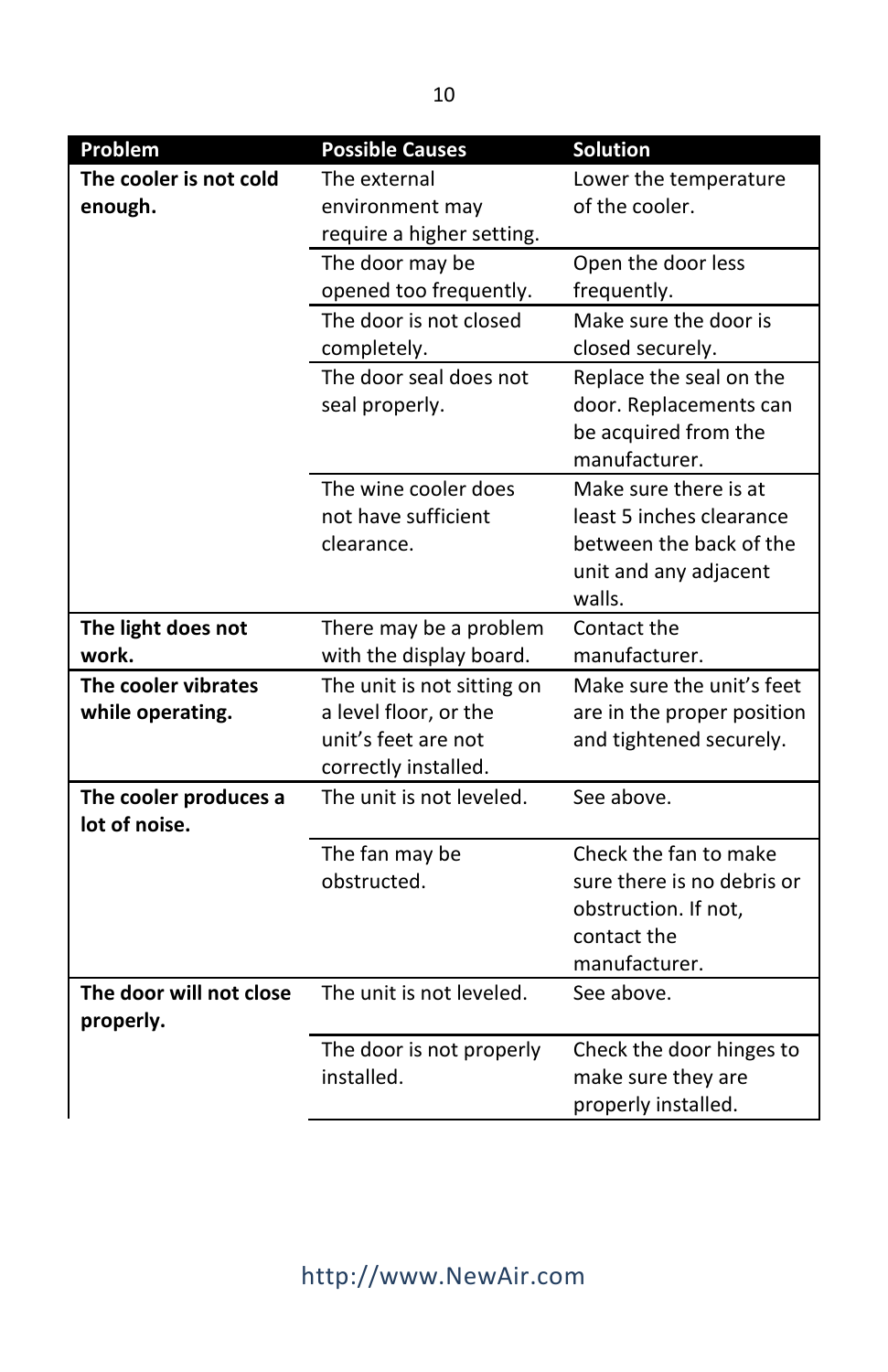| Problem                                                        | <b>Possible Causes</b>                                    | <b>Solution</b>                                                                               |
|----------------------------------------------------------------|-----------------------------------------------------------|-----------------------------------------------------------------------------------------------|
|                                                                | The seal is weak.                                         | Replace the seal on the<br>door.<br>Replacements can be<br>acquired from the<br>manufacturer. |
|                                                                | The shelves are out of<br>position.                       | Make sure the shelves<br>slide all the way into the<br>unit.                                  |
| The LED display does<br>not work.                              | There may be a problem<br>with the main control<br>board. | Contact the<br>manufacturer.                                                                  |
| There is an LED display<br>error, or the LED<br>displays "LO". | The cooling kit is no<br>longer working properly.         | Contact the<br>manufacturer.                                                                  |
|                                                                | The PC Board is faulty.                                   | Contact the<br>manufacturer.                                                                  |
| The buttons do not<br>function.                                | The temperature control<br>panel may be damaged.          | Contact the dealer or an<br>authorized service<br>center.                                     |